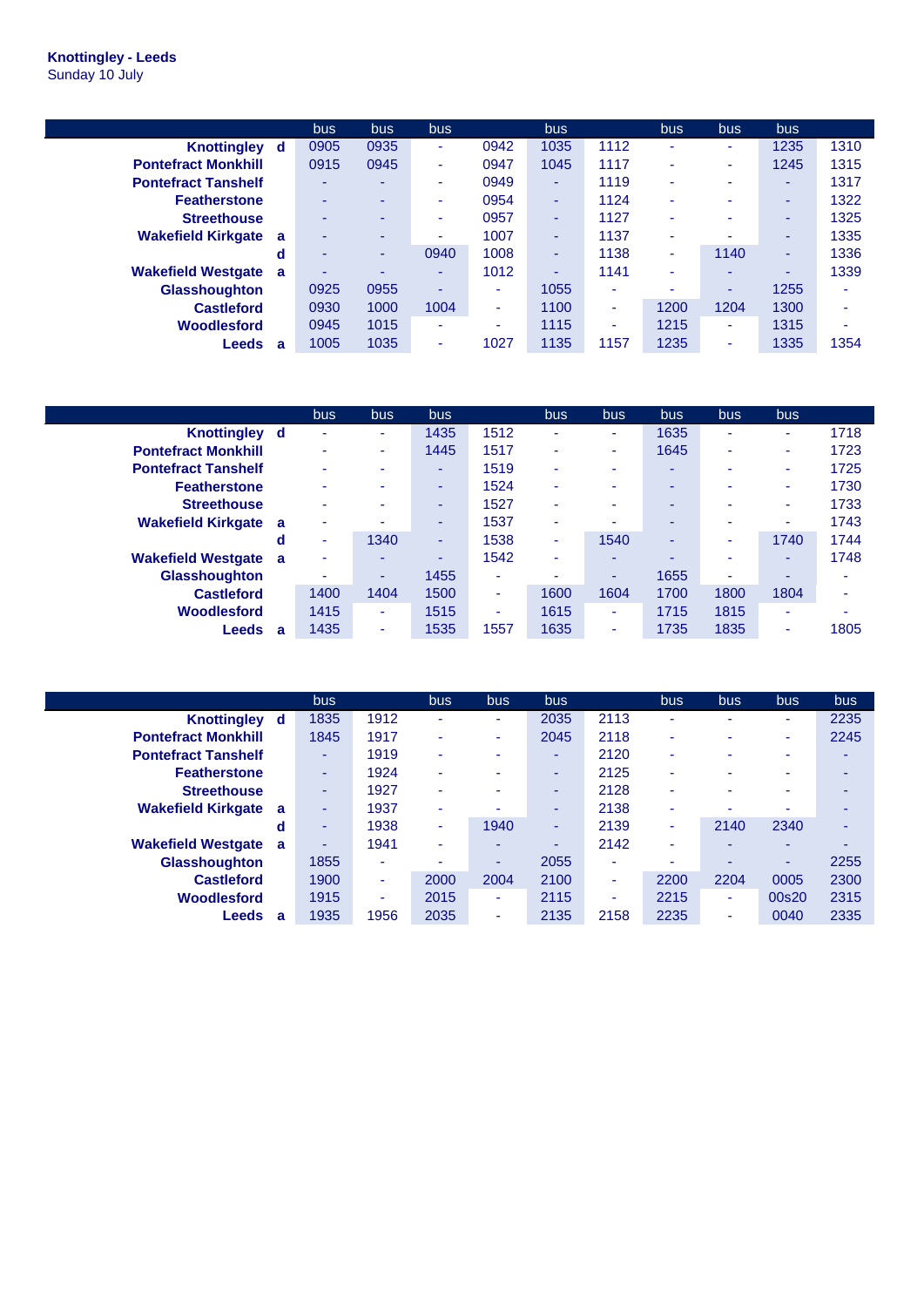## **Leeds - Knottingley** Sunday 10 July

|                            |          | bus. | <b>bus</b> |      | bus  | bus. | bus  |      | bus  | <b>bus</b>               | <b>bus</b> |
|----------------------------|----------|------|------------|------|------|------|------|------|------|--------------------------|------------|
| Leeds d                    |          | ۰    | 0820       | 0852 | 0920 | ۰    | 1020 | 1025 | 1120 | ٠                        | 1220       |
| Woodlesford                |          | ٠    | 0840       | ٠    | 0940 | ٠    | 1040 | ۰    | 1140 | ٠                        | 1240       |
| <b>Castleford</b>          |          | 0830 | 0855       | ۰    | 0955 | 1015 | 1055 | ٠    | 1155 | 1215                     | 1255       |
| <b>Glasshoughton</b>       |          | ۰    | 0900       | ٠    | 1000 | -    | ۰    | ۰    | 1200 | $\overline{\phantom{a}}$ |            |
| <b>Wakefield Westgate</b>  |          | ۰.   | ٠          | 0906 | ٠    |      | ۰    | 1038 | ٠    |                          |            |
| <b>Wakefield Kirkgate</b>  | <b>a</b> | 0854 | ٠          | 0910 | ۰    | 1039 | ۰    | 1041 | ۰    | 1239                     |            |
|                            | d        |      | ۰          | 0911 | ٠    |      | ۰    | 1042 | ۰    |                          |            |
| <b>Streethouse</b>         |          |      | ۰          | 0920 | ٠    |      | ۰    | 1050 | ۰    |                          |            |
| <b>Featherstone</b>        |          | ۰    | ٠          | 0924 | ٠    |      | ۰    | 1054 | ۰    |                          |            |
| <b>Pontefract Tanshelf</b> |          | -    | ۰          | 0928 | ٠    | -    | ۰    | 1058 | ۰    |                          |            |
| <b>Pontefract Monkhill</b> |          | ٠    | 0907       | 0931 | 1007 | ۰    | ۰    | 1101 | 1207 |                          |            |
| <b>Doncaster</b>           | - a      | -    | ۰          | -    | -    | -    | ۰    | -    | -    | -                        |            |
| <b>Knottingley</b>         | a        | ۰    | 0916       | 0937 | 1016 |      | ۰    | 1107 | 1216 |                          |            |

|                            |   |      | bus  | bus. | <b>bus</b>               |      | bus. | bus. | bus. |      | bus.                     |
|----------------------------|---|------|------|------|--------------------------|------|------|------|------|------|--------------------------|
| <b>Leeds</b>               | d | 1226 | 1320 | ٠    | 1420                     | 1425 | 1520 | ۰.   | 1620 | 1626 | 1720                     |
| Woodlesford                |   | ٠    | 1340 | ÷    | 1440                     | ٠    | 1540 | ۰.   | 1640 | ۰    | 1740                     |
| <b>Castleford</b>          |   | ٠    | 1355 | 1415 | 1455                     | ٠    | 1555 | 1615 | 1655 | ٠    | 1755                     |
| <b>Glasshoughton</b>       |   | ۰    | 1400 | ٠    | $\overline{\phantom{a}}$ | ۰    | 1600 | -    | ۰    | ۰    | 1800                     |
| <b>Wakefield Westgate</b>  |   | 1239 | ۰    | -    | ٠                        | 1438 | ۰    |      | ٠    | 1645 | ۰                        |
| <b>Wakefield Kirkgate</b>  | a | 1242 | ٠    | 1439 | $\overline{\phantom{a}}$ | 1441 | ٠    | 1639 | ٠    | 1648 | ۰                        |
|                            | d | 1243 | ۰    | ۰    | ٠                        | 1442 | ۰    | ۰    | ۰    | 1648 | ۰                        |
| <b>Streethouse</b>         |   | 1251 | ۰    |      | ۰                        | 1450 | ۰    | ۰    | ٠    | 1659 | ۰                        |
| <b>Featherstone</b>        |   | 1255 | ۰    |      | ۰                        | 1454 | ۰    |      | ٠    | 1703 | ۰                        |
| <b>Pontefract Tanshelf</b> |   | 1259 | -    |      | ۰                        | 1458 | ۰    | ۰    | ٠    | 1707 | $\overline{\phantom{a}}$ |
| <b>Pontefract Monkhill</b> |   | 1302 | 1407 | ۰    | $\overline{\phantom{a}}$ | 1501 | 1607 | ۰    | ٠    | 1710 | 1807                     |
| <b>Doncaster</b>           | a | ٠    | -    |      | $\overline{\phantom{a}}$ | ۰    | ۰    | ۰    | ۰    |      |                          |
| <b>Knottingley</b>         | a | 1308 | 1416 |      |                          | 1507 | 1616 | ۰    | ۰    | 1716 | 1816                     |

|                            |   | <b>bus</b> | bus  |        | <b>bus</b>               | bus. | <b>bus</b> |      | bus.                     | <b>bus</b> | bus  |
|----------------------------|---|------------|------|--------|--------------------------|------|------------|------|--------------------------|------------|------|
| Leeds                      | d | ٠          | 1820 | 1825   | 1920                     | ۰    | 2020       | 2025 | 2120                     | ٠          | 2220 |
| Woodlesford                |   | ٠          | 1840 | ٠      | 1940                     | ۰    | 2040       | ٠    | 2140                     | ۰.         | 2240 |
| <b>Castleford</b>          |   | 1820       | 1855 | $\sim$ | 1955                     | 2015 | 2055       | ٠    | 2155                     | 2215       | 2255 |
| <b>Glasshoughton</b>       |   | ۰          | ٠    | ۰      | 2000                     | ۰    | ٠          | ٠    | 2200                     | ۰.         |      |
| <b>Wakefield Westgate</b>  |   | ۰          | ۰    | 1838   | ۰                        | -    | ٠          | 2038 | $\overline{\phantom{a}}$ | ۰          |      |
| <b>Wakefield Kirkgate</b>  | a | 1844       | ۰.   | 1841   | ۰                        | 2039 | ٠          | 2041 | $\overline{\phantom{a}}$ | 2239       | ۰    |
|                            | d | ٠          | ۰    | 1842   | -                        | ۰    | ٠          | 2042 | $\overline{\phantom{a}}$ | ٠          |      |
| <b>Streethouse</b>         |   |            | ۰    | 1850   | ۰                        |      | ٠          | 2050 | $\overline{\phantom{a}}$ |            |      |
| <b>Featherstone</b>        |   | ۰          | ۰.   | 1854   | $\overline{\phantom{a}}$ | -    | ۰          | 2054 |                          |            |      |
| <b>Pontefract Tanshelf</b> |   |            | ۰    | 1858   | ۰                        |      | ٠          | 2058 |                          | ۰          |      |
| <b>Pontefract Monkhill</b> |   |            | ۰    | 1901   | 2007                     | ۰    | ٠          | 2101 | 2207                     | ۰          |      |
| <b>Doncaster</b>           | a | ۰          | ۰    |        |                          |      | ۰          | ۰    |                          |            |      |
| <b>Knottingley</b>         | a | ۰          | ۰    | 1907   | 2016                     |      | ۰          | 2107 | 2216                     |            |      |

| <b>Leeds</b>               | - d | 2226 |
|----------------------------|-----|------|
| Woodlesford                |     |      |
| <b>Castleford</b>          |     |      |
| <b>Glasshoughton</b>       |     |      |
| <b>Wakefield Westgate</b>  |     | 2239 |
| <b>Wakefield Kirkgate</b>  | a   | 2242 |
|                            | d   | 2243 |
| <b>Streethouse</b>         |     | 2251 |
| <b>Featherstone</b>        |     | 2255 |
| <b>Pontefract Tanshelf</b> |     | 2259 |
| <b>Pontefract Monkhill</b> |     | 2302 |
| <b>Doncaster</b>           | a   |      |